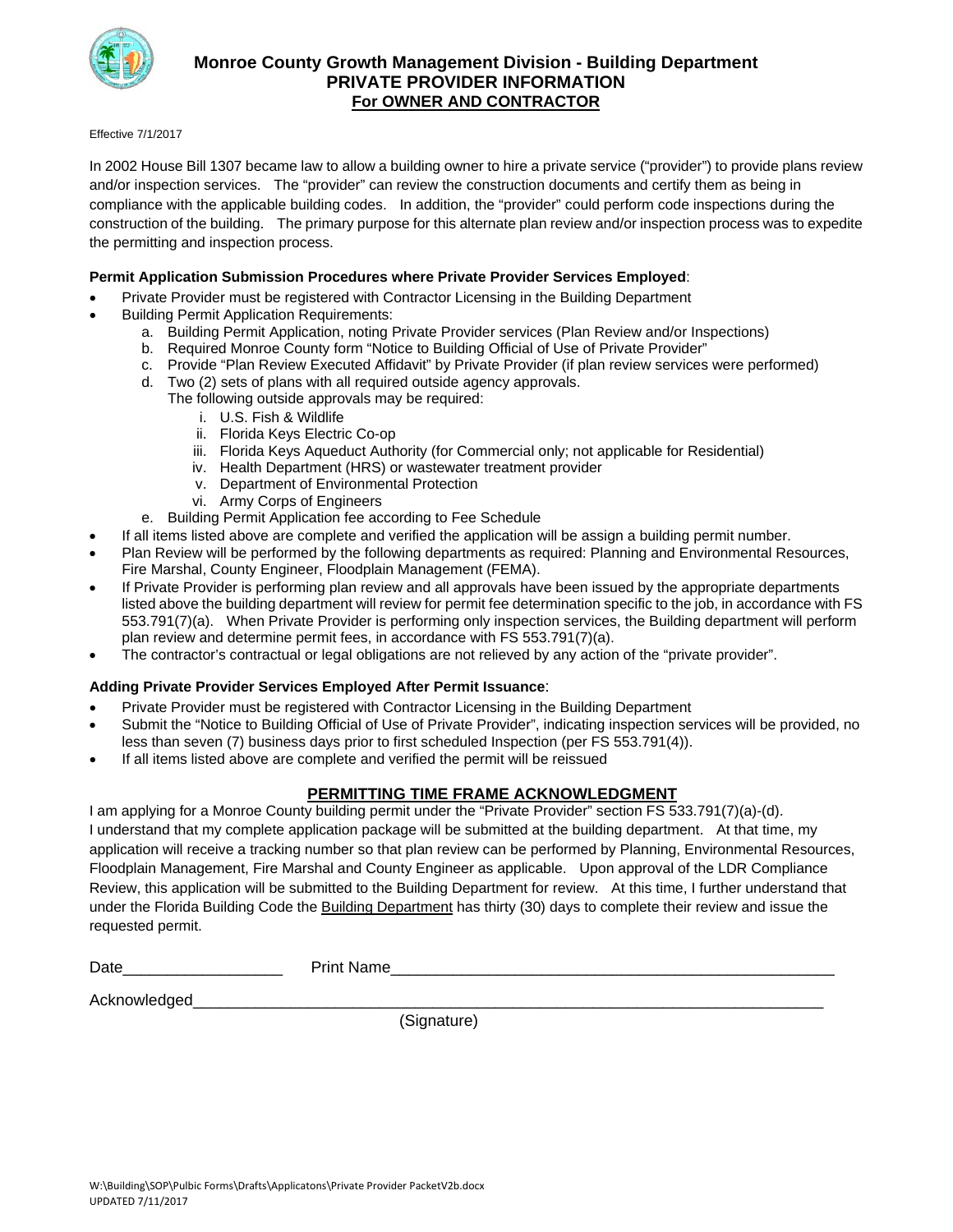

### **Monroe County Growth Management Division - Building Department PRIVATE PROVIDER INFORMATION REQUIREMENTS**

#### **Effective 7/1/2017**

#### **How to Become a Private Provider**:

Before being able to serve as Private Provider on a permit, the agent must:

- $\Box$  Register with Contractor Licensing with Building Department. This should be done at a separate time/visit before submitting the first building permit application to which Private Provider services will be provided.
- $\Box$  Have License as:
	- o Building Code Administrator under Part XII of Chapter 468.
	- o an engineer under Chapter 471 or
	- o as an architect under Chapter 481 or
	- o a standard certificate under part XII of Chapter 468 (act only on additions and alterations that are limited to 1,000 S.F. or less to residential buildings)

#### **Private Provider Responsibilities for Permitting Plan Review:**

- $\Box$  A "private provider" performing plans review shall review construction plans to determine compliance with the applicable codes.
- $\Box$  Upon determining that the plans reviewed comply with these codes, the "private provider" shall provide a Plan Review Executed Affidavit attached to each plan set.

Note: The Building Official may require, at his or her discretion, the private provider to be used for both services pursuant to Section 553.791(2)(a) Florida Statute.

#### **Private Provider Responsibilities for Permitting Inspections:**

*A "private provider" may not provide building code inspection services upon any building designed or constructed by the "private provider" or the private provider's firm.* 

- $\Box$  A "private provider" performing required inspections shall provide notice to the local Building Official of the date and approximate time of any such inspection, no later than 7:00 am on the day of the intended inspection.
- Method of inspection notification will be calling the appropriate Inspection Line number as listed on the permit card
- $\Box$  Upon completing an inspection:
	- $\Box$  The "private provider" shall, before leaving the project site, post inspection record indicating pass or fail. These inspection records shall reflect those inspections required by the applicable codes of each phase of construction for which permitting by the building department is required
	- $\Box$  The "private provider shall provide the record to the local Building Official within two (2) business days, using the county "Private Provider Inspection Report" form, emailing the report to: lowerkeysinspections@monroecounty-fl.gov or upperkeysinspections@monroecounty-fl.gov The original certified inspection must be hand delivered, mailed, or electronically delivered via Email; faxes are not acceptable.
	- $\Box$  For new construction or elevated additions, upon approval of the inspection which establishes the lowest floor elevation in AE flood zones or the bottom of the lowest horizontal structural member in VE zones, the Private Provider shall notify the Building Department liaison/staff member. A Preliminary Certificate of Elevation will be required within 21 days of this passed inspection. NO FURTHER INSPECTIONS WILL BE ALLOWED TO BE SCHEDULED after 21 days unless a Preliminary Certificate of Elevation has been received and approved by the Floodplain Management Department.
- $\Box$  Records of all required and completed inspections shall be maintained at the building site at all times and made available for review by the local building official (FS s. 553.791).
- $\Box$  Upon completion of all required inspections, the "private provider" shall prepare the required Monroe County "Certificate of Inspection(s)/Compliance" form, summarizing the inspections performed and including a written representation, under oath, that the stated inspections have been performed and that the building construction inspected complies with the approved plans and applicable codes*.*

#### NOTE:

- The local Building Official may visit the building site as often as necessary to verify that the "private provider" is performing all required inspections.
- The "private provider" shall be permitted to send a duly authorized representative to the building site to perform the required inspections, provided all required reports and certifications are prepared by and bear the signature of the "private provider" or the private providers duly authorized representative. {Origin FS 553.791 (8) }
- The contractor's contractual or legal obligations are not relieved by any action of the "private provider".
- The "private provider" shall report to the local enforcement agency any condition that poses an immediate threat to public safety and welfare.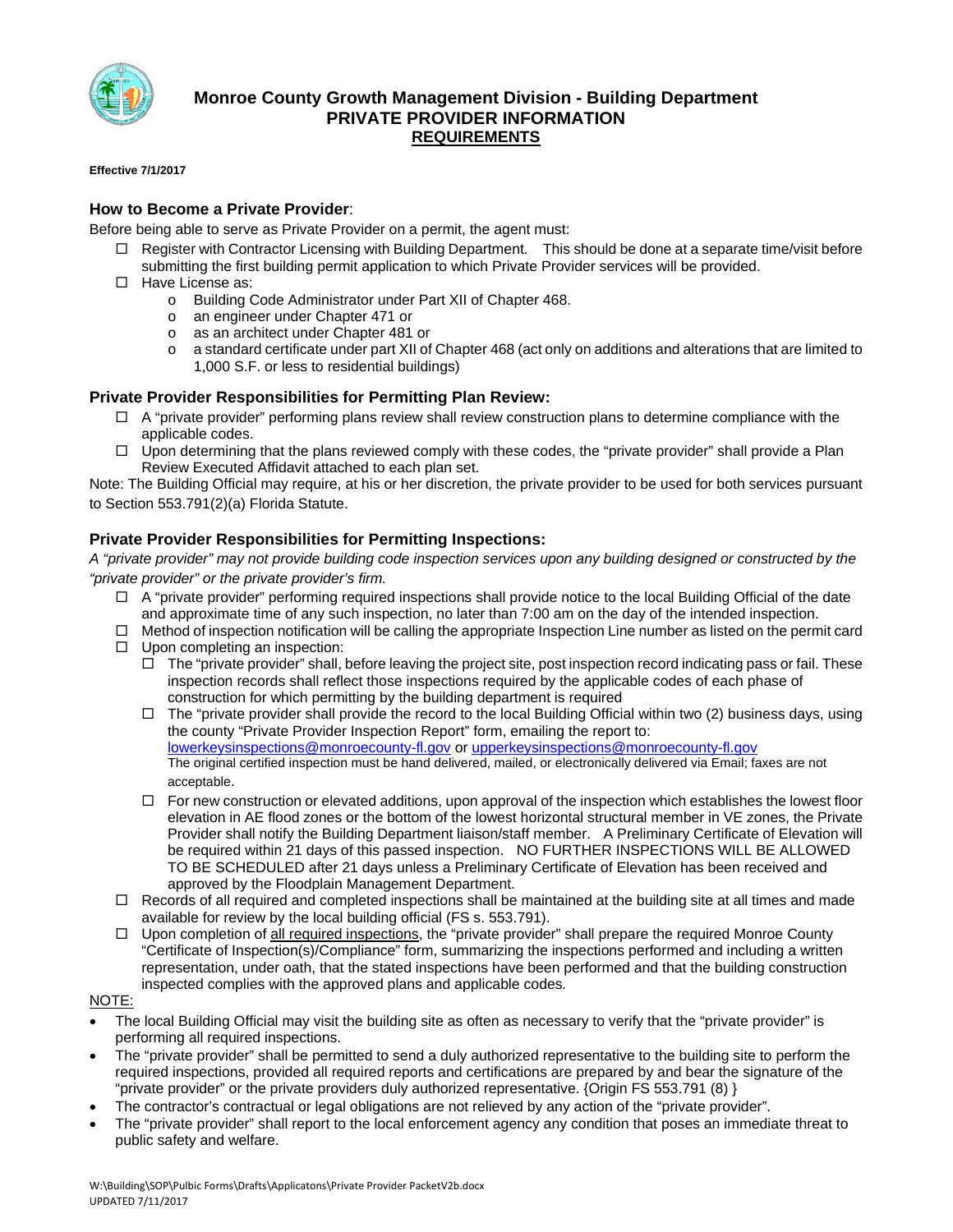# **Monroe County Growth Management Division Building Department Notice to the Building Official of Use of Private Provider (Required Two Page Form)**

Effective 7/1/2017

NOTE: FS 553.791(4)"A fee owner or the fee owner's contractor using a private provider to provide building code inspection services shall notify the local building official at the time of permit application, or no less than 7 business days prior to the first scheduled inspection…".

| Services to be provided:     Plans Review Only     Inspections Only<br>Note: If the notice applies to either private plan review and/or private inspection services the Building Official<br>may require, at his or her discretion, the private provider to be used for both services pursuant to Section<br>553.791(2)(a) Florida Statute. | $\vert$   Both |
|---------------------------------------------------------------------------------------------------------------------------------------------------------------------------------------------------------------------------------------------------------------------------------------------------------------------------------------------|----------------|
|                                                                                                                                                                                                                                                                                                                                             | the<br>fee     |
| owner, affirm I have entered into a contract with the Private Provider indicated below to conduct the services<br>indicated above.                                                                                                                                                                                                          |                |
|                                                                                                                                                                                                                                                                                                                                             |                |
|                                                                                                                                                                                                                                                                                                                                             |                |
|                                                                                                                                                                                                                                                                                                                                             |                |
|                                                                                                                                                                                                                                                                                                                                             |                |
| Florida License, Registration or Certificate #: ________________________________                                                                                                                                                                                                                                                            |                |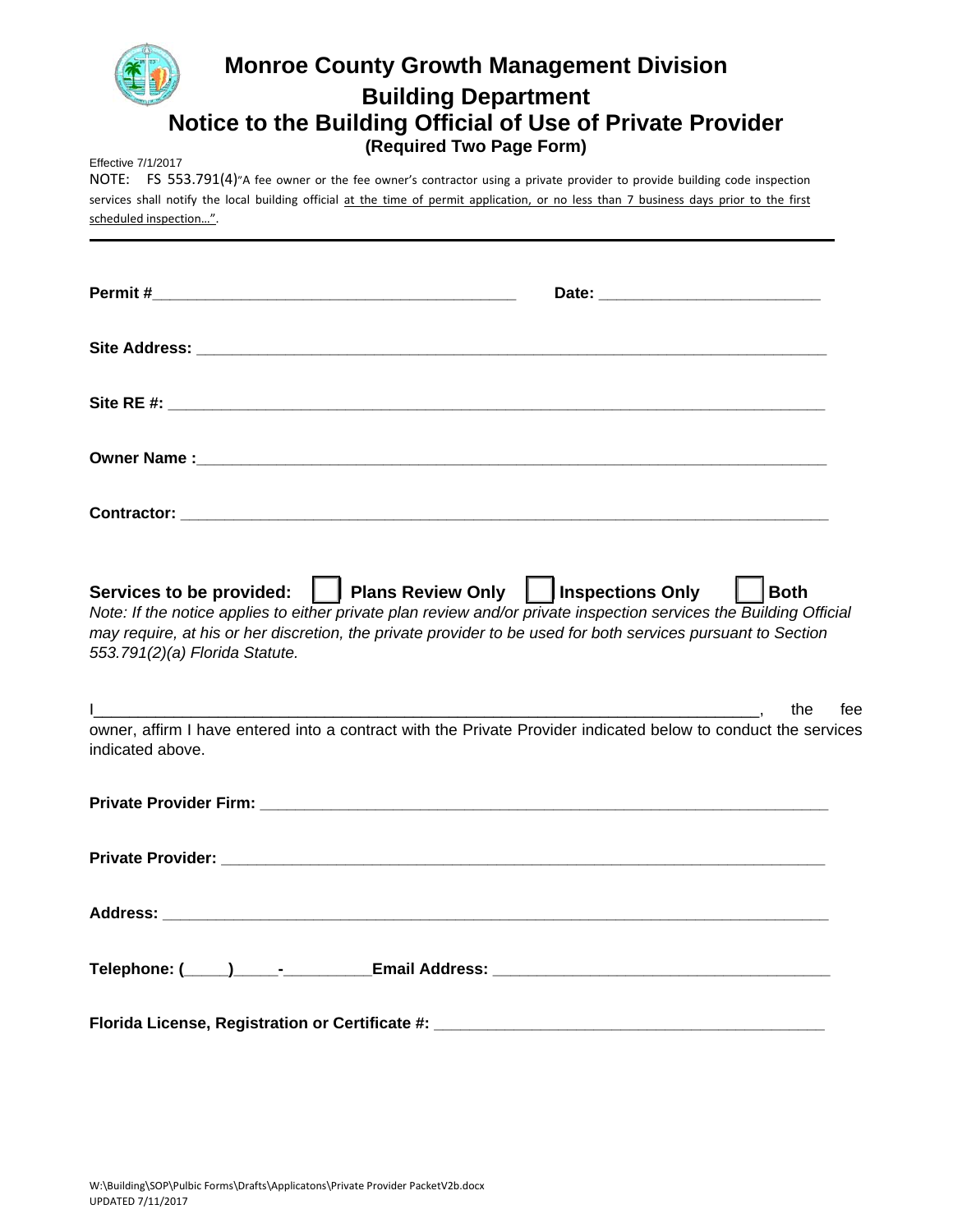#### **Notice To The Building Official Of Use Of Private Provider – Owner Affidavit**

I, the fee owner, have elected to use one or more private providers to provide building code plans review and/or inspection services on the building that is the subject of the enclosed permit application, as authorized by s. 553.791, Florida Statutes.

- I understand that the local building official may not review the plans submitted or perform the required building inspections to determine compliance with the applicable codes, except to the extent specified in said law. Instead, plans review and/or required building inspections will be performed by licensed or certified personnel identified in the application.
- The law requires minimum insurance requirements for such personnel, but I understand that I may require more insurance to protect my interests. By executing this form, I acknowledge that I have made inquiry regarding the competence of the licensed or certified personnel and the level of their insurance and am satisfied that my interests are adequately protected.
- I agree to indemnify, defend, and hold harmless the local government, the local building official, and their building code enforcement personnel from any and all claims arising from my use of these licensed or certified personnel to perform building code inspection services with respect to the building that is the subject of the enclosed permit application.
- I understand the Building Official retains authority to review plans, make required inspections, and enforce the applicable codes within his or her charge pursuant to the standards established by s. 553.791, Florida Statutes.
- For new construction or elevated additions, upon approval of the inspection which establishes the lowest floor elevation in AE flood zones or the bottom of the lowest horizontal structural member in VE zones, I understand I must notify the Building Department liaison/staff member and submit within 21 days of this passed inspection a Preliminary Certificate of Elevation. I understand no further inspections will be allowed to be scheduled after 21 days unless a Preliminary Certificate of Elevation has been received and approved by the Floodplain Management Department.
- If I make any changes to the listed private providers or the services to be provided by those private providers, I shall, within 1 business day after any change, update this notice to reflect such changes.
- **The building plans review and/or inspection services provided by the private provider is limited to building code compliance and does not include review for fire, engineering, land use, environmental, flood or other codes**.

| <b>INDIVIDUAL</b>                                                                                                           | <b>CORPORATION</b>                                                           | <b>PARTNERSHIP</b>                                                                           |  |
|-----------------------------------------------------------------------------------------------------------------------------|------------------------------------------------------------------------------|----------------------------------------------------------------------------------------------|--|
|                                                                                                                             | (Print Corporation Name)                                                     | (Print Partnership Name)                                                                     |  |
|                                                                                                                             | By:                                                                          | $\mathbf{By:}$                                                                               |  |
| (Signature)                                                                                                                 | (Signature)                                                                  | (Signature)                                                                                  |  |
| Print                                                                                                                       | Print                                                                        | Print                                                                                        |  |
|                                                                                                                             |                                                                              |                                                                                              |  |
|                                                                                                                             | Its: $\frac{1}{\sqrt{1-\frac{1}{2}}\left(\frac{1}{2}-\frac{1}{2}\right)}$    | Its: $\frac{1}{2}$                                                                           |  |
|                                                                                                                             |                                                                              | <u> 2000 - Johann John Stone, mension al-</u>                                                |  |
|                                                                                                                             | Telephone No.                                                                |                                                                                              |  |
| Please use appropriate notary section below:                                                                                |                                                                              |                                                                                              |  |
| Before me, this ____________ day of<br>$\overline{\phantom{a}}$ , 20 $\overline{\phantom{a}}$ , 20 $\overline{\phantom{a}}$ | Before me, this ________________ day of<br>$\frac{1}{20}$ , 20 personally    | Before me, this __________________ day of<br>$\frac{1}{20}$ , 20 $\frac{1}{20}$ , personally |  |
| personally appeared                                                                                                         |                                                                              |                                                                                              |  |
|                                                                                                                             |                                                                              |                                                                                              |  |
| executed the foregoing instrument, and                                                                                      | a corporation, on                                                            |                                                                                              |  |
| acknowledged before me that same                                                                                            | behalf of the state corporation, who                                         | a partnership, who executed the                                                              |  |
| was executed for the purposes therein                                                                                       | executed the foregoing instrument,                                           | foregoing instrument and acknowledged                                                        |  |
| expressed.                                                                                                                  | acknowledged before me that same                                             | before me that same was executed for the                                                     |  |
|                                                                                                                             | executed for the purposes therein                                            | purposes therein expressed.                                                                  |  |
|                                                                                                                             | expressed.                                                                   |                                                                                              |  |
| Personally known; d                                                                                                         | Produced identification Type of identification                               |                                                                                              |  |
| Signature of Notary                                                                                                         | _________ Print Name ______________________ My commission expires: _________ |                                                                                              |  |
| Notary Public: NOTARY STAMP                                                                                                 |                                                                              |                                                                                              |  |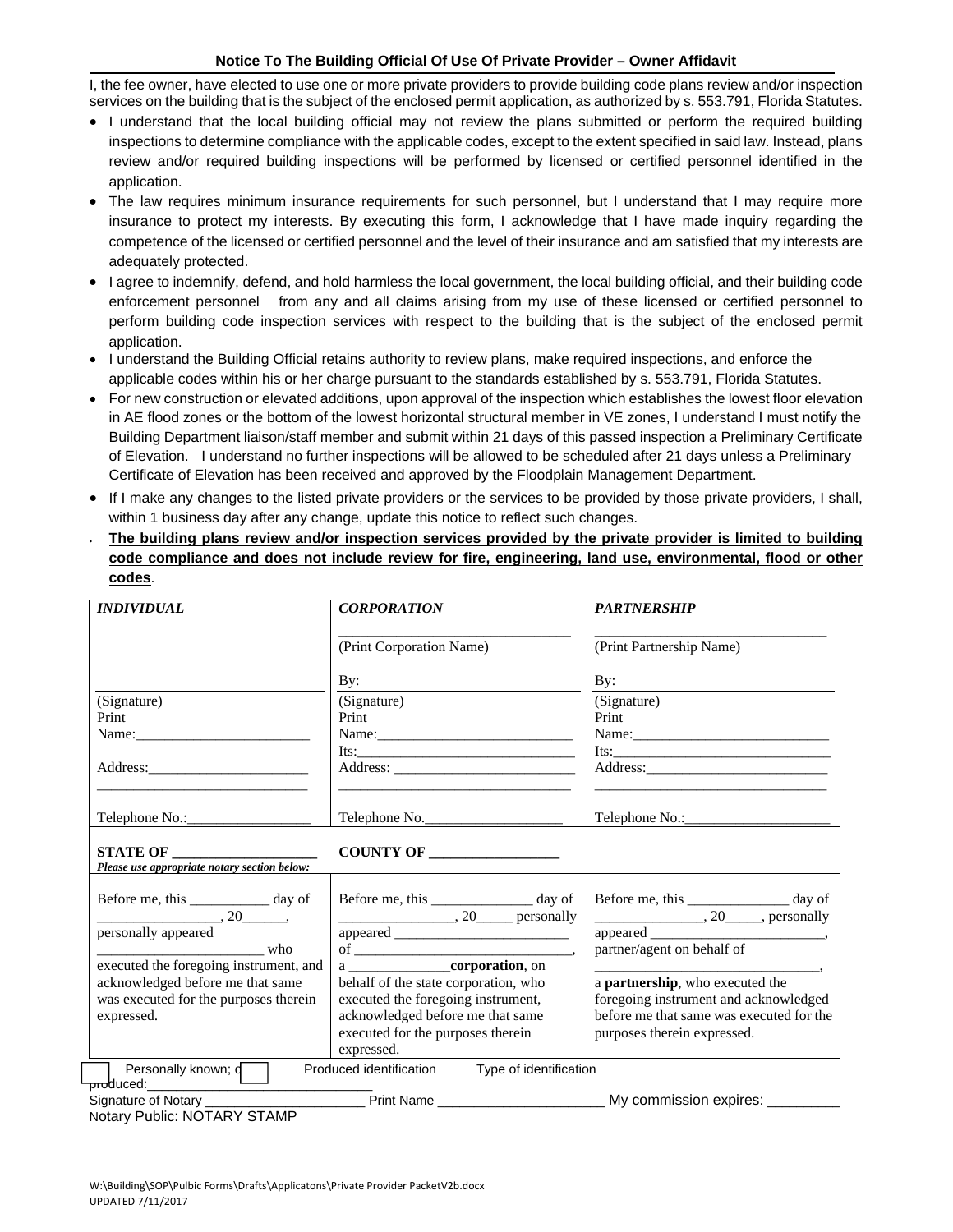

# **Monroe County Growth Management Division Building Department**

## **PRIVATE PROVIDERS PERFORMING INSPECTIONS ON BUILDING PERMITS**

Inspection process:

1. Private Providers performing inspections must call in all inspections, *PRIOR* to performing them, using the IVR phone line and the contractor ID assigned to them on the permit.

Results are to be emailed within 2 business days and may be accompanied by photographic evidence of the inspection performed. Exclusion of the images may trigger an audit of the project.

Emailed both Inspection Result form and photos to either of the following email accounts. upperkeysinspections <upperkeysinspections@MonroeCounty-FL.Gov>; lowerkeysinspections <lowerkeysinspections@MonroeCounty‐FL.Gov>

### NOTE:

For new construction or elevated additions, upon approval of the inspection which establishes the lowest floor elevation in AE flood zones or the bottom of the lowest horizontal structural member in VE zones, the Private Provider shall notify the Building Department liaison/staff member. A Preliminary Certificate of Elevation will be required within 21 days of this passed inspection. NO FURTHER INSPECTIONS WILL BE ALLOWED TO BE SCHEDULED after 21 days unless a Preliminary Certificate of Elevation has been received and approved by the Floodplain Management Department.

2. Staff will monitor these emails for Private Provider inspection results and process them accordingly.

Inspection results emailed on permits where inspections were not requested first will not be accepted.

3. At the end of the inspection process the Private Provider must submit a Certificate of Inspection Compliance. The Building Official and/or his designate will review the permit for approval of Certification of Completion or Occupancy.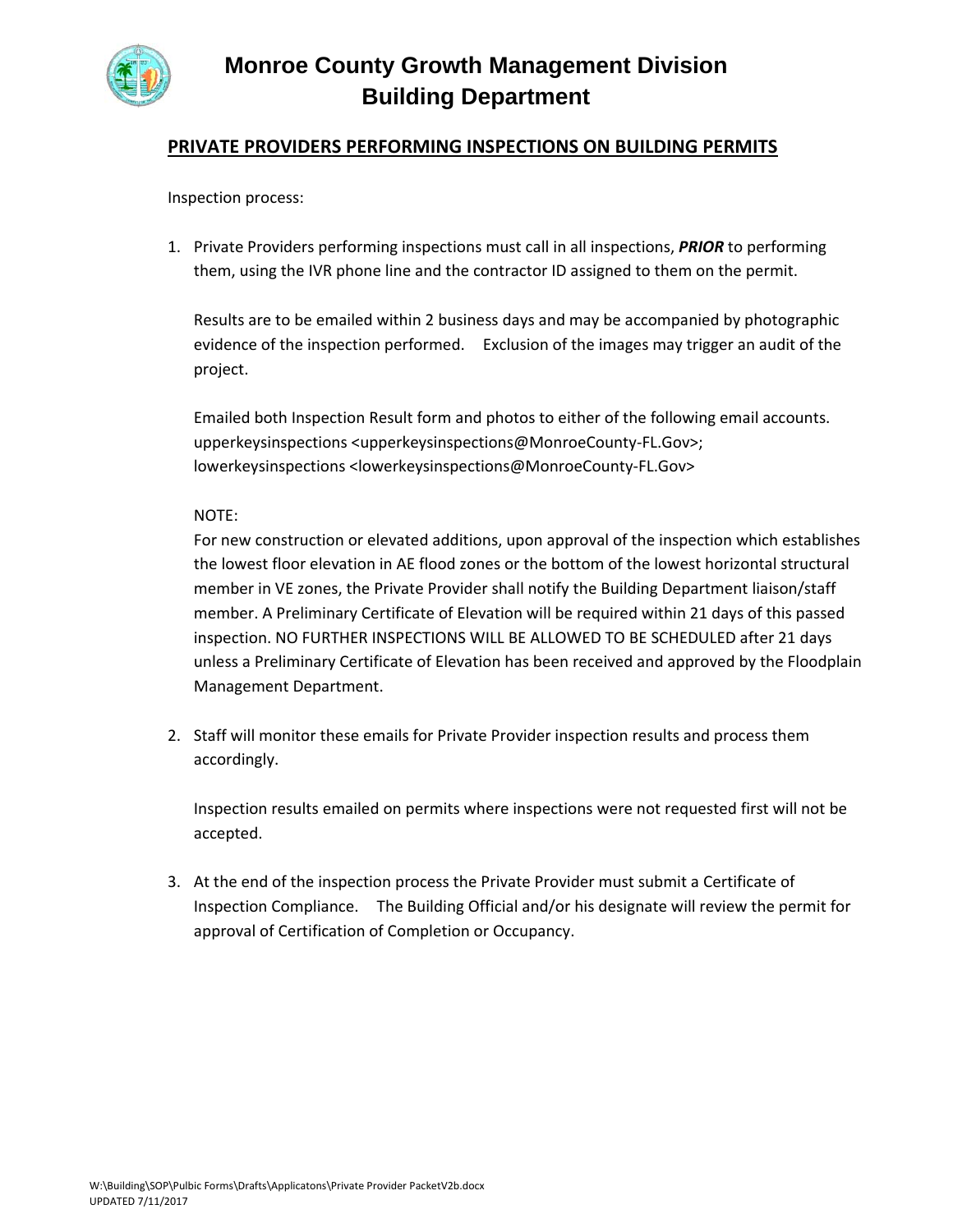

# **Building Department PRIVATE PROVIDER INSPECTION REPORT**

**Effective 7/1/2017**

At the completion of each inspection the private provider shall:

- Post each completed inspection record on the Permit Card posted on site, indicating pass or fail.
- The "private provider shall also provide the record on this form to the local building official within two (2) business days. The original certified inspection must be hand delivered, mailed, or electronically delivered via Email; faxes are not acceptable.

These inspection records shall reflect those inspections required by the applicable codes of each phase of construction for which permitting by the building department is required.

| Permit #___________________                                                       | Date                                                                                                                                                                                                                                                                                                                                                                                                                                        |
|-----------------------------------------------------------------------------------|---------------------------------------------------------------------------------------------------------------------------------------------------------------------------------------------------------------------------------------------------------------------------------------------------------------------------------------------------------------------------------------------------------------------------------------------|
|                                                                                   |                                                                                                                                                                                                                                                                                                                                                                                                                                             |
|                                                                                   |                                                                                                                                                                                                                                                                                                                                                                                                                                             |
|                                                                                   |                                                                                                                                                                                                                                                                                                                                                                                                                                             |
|                                                                                   |                                                                                                                                                                                                                                                                                                                                                                                                                                             |
|                                                                                   |                                                                                                                                                                                                                                                                                                                                                                                                                                             |
| Inspection Code___________________ Inspection Date________________                |                                                                                                                                                                                                                                                                                                                                                                                                                                             |
| Elevation has been received and approved by the Floodplain Management Department. | Check if Preliminary Certificate of Elevation will be required within 21 days of this passed<br>inspection. For new construction or elevated additions, upon approval of the inspection which establishes the lowest<br>floor elevation in AE flood zones or the bottom of the lowest horizontal structural member in VE zones.<br>NO FURTHER INSPECTIONS WILL BE ALLOWED TO BE SCHEDULED after 21 days unless a Preliminary Certificate of |
| Type of Inspection <b>Type of Instruction</b>                                     |                                                                                                                                                                                                                                                                                                                                                                                                                                             |
| <b>Inspection Result:</b><br>$\Box$ Failed<br><b>Passed</b>                       | <b>Incomplete</b><br><b>Cancelled</b>                                                                                                                                                                                                                                                                                                                                                                                                       |
| conformance with the approved plans and the applicable codes.                     | I hereby certify that the above-referenced inspection has been completed in                                                                                                                                                                                                                                                                                                                                                                 |
| (Print Name)                                                                      | <b>SEAL</b>                                                                                                                                                                                                                                                                                                                                                                                                                                 |
| <b>Certified</b><br>(Signature)                                                   |                                                                                                                                                                                                                                                                                                                                                                                                                                             |